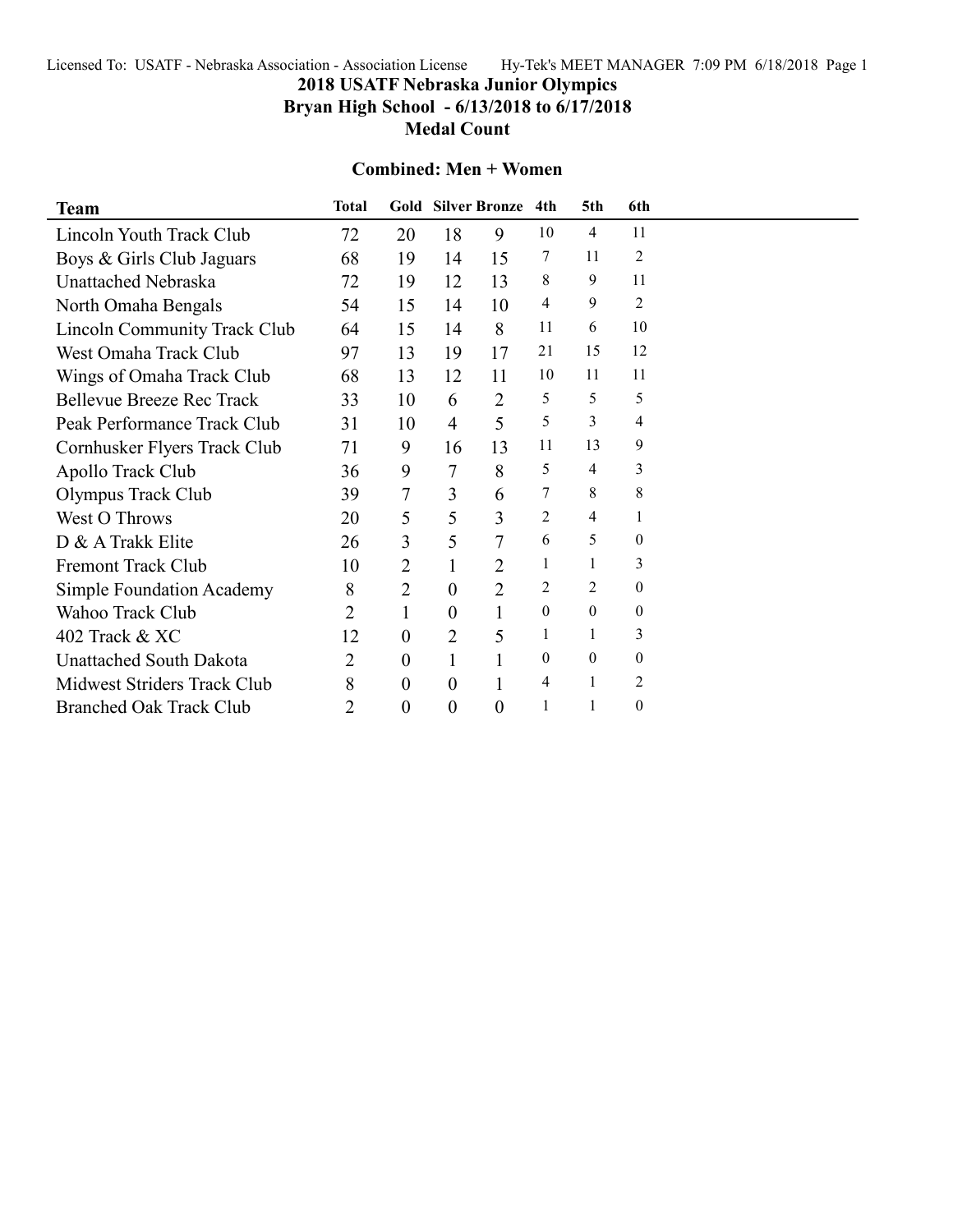Licensed To: USATF - Nebraska Association - Association License Hy-Tek's MEET MANAGER 7:09 PM 6/18/2018 Page 2

# **2018 USATF Nebraska Junior Olympics**

### **Bryan High School - 6/13/2018 to 6/17/2018**

### **Medal Count**

#### **Men**

| <b>Team</b>                         | <b>Total</b> |                  |                | <b>Gold Silver Bronze</b> | 4th            | 5th              | 6th              |  |
|-------------------------------------|--------------|------------------|----------------|---------------------------|----------------|------------------|------------------|--|
| Unattached Nebraska                 | 45           | 14               | 7              | 7                         | 3              | 5                | 9                |  |
| Boys & Girls Club Jaguars           | 31           | 10               | 6              | 6                         | 3              | 6                | $\overline{0}$   |  |
| Peak Performance Track Club         | 15           | 8                | $\overline{2}$ |                           | $\mathbf{0}$   | 2                | $\overline{c}$   |  |
| <b>Lincoln Community Track Club</b> | 31           | 7                | 8              |                           |                | 3                | 5                |  |
| Olympus Track Club                  | 30           | 7                | 2              | 5                         | 5              | 5                | 6                |  |
| Wings of Omaha Track Club           | 34           | 5                | 9              | 5                         | 5              | 5                | 5                |  |
| Lincoln Youth Track Club            | 36           | 5                | 8              | 6                         | 8              | 2                | 7                |  |
| West Omaha Track Club               | 42           | 5                | 6              | 8                         | 10             | 8                | 5                |  |
| Apollo Track Club                   | 20           | 5                | 5              | 5                         | 3              |                  |                  |  |
| North Omaha Bengals                 | 25           | 5                | 4              | 7                         | 2              | 5                | 2                |  |
| <b>Bellevue Breeze Rec Track</b>    | 16           | 5                | 3              |                           | 3              | 2                | 2                |  |
| West O Throws                       | 9            | 3                | $\overline{2}$ |                           | 1              | 2                | $\overline{0}$   |  |
| D & A Trakk Elite                   | 19           | 2                | 3              | 5                         | 5              | $\overline{4}$   | $\theta$         |  |
| <b>Fremont Track Club</b>           | 9            | 2                |                | $\overline{2}$            | 1              |                  | 2                |  |
| Simple Foundation Academy           | 8            | $\overline{2}$   | 0              | $\overline{2}$            | $\overline{2}$ | 2                | $\mathbf{0}$     |  |
| Wahoo Track Club                    |              | 1                | $\overline{0}$ | $\theta$                  | $\mathbf{0}$   | $\overline{0}$   | $\boldsymbol{0}$ |  |
| Cornhusker Flyers Track Club        | 31           | $\boldsymbol{0}$ | 6              | 6                         | 5              | 8                | 6                |  |
| 402 Track & XC                      | 9            | $\boldsymbol{0}$ | $\overline{2}$ | 3                         | 1              | $\boldsymbol{0}$ | 3                |  |
| <b>Unattached South Dakota</b>      | 2            | $\boldsymbol{0}$ |                |                           | $\mathbf{0}$   | $\boldsymbol{0}$ | 0                |  |
| Midwest Striders Track Club         | 3            | $\boldsymbol{0}$ | $\overline{0}$ | $\theta$                  | 1              |                  |                  |  |